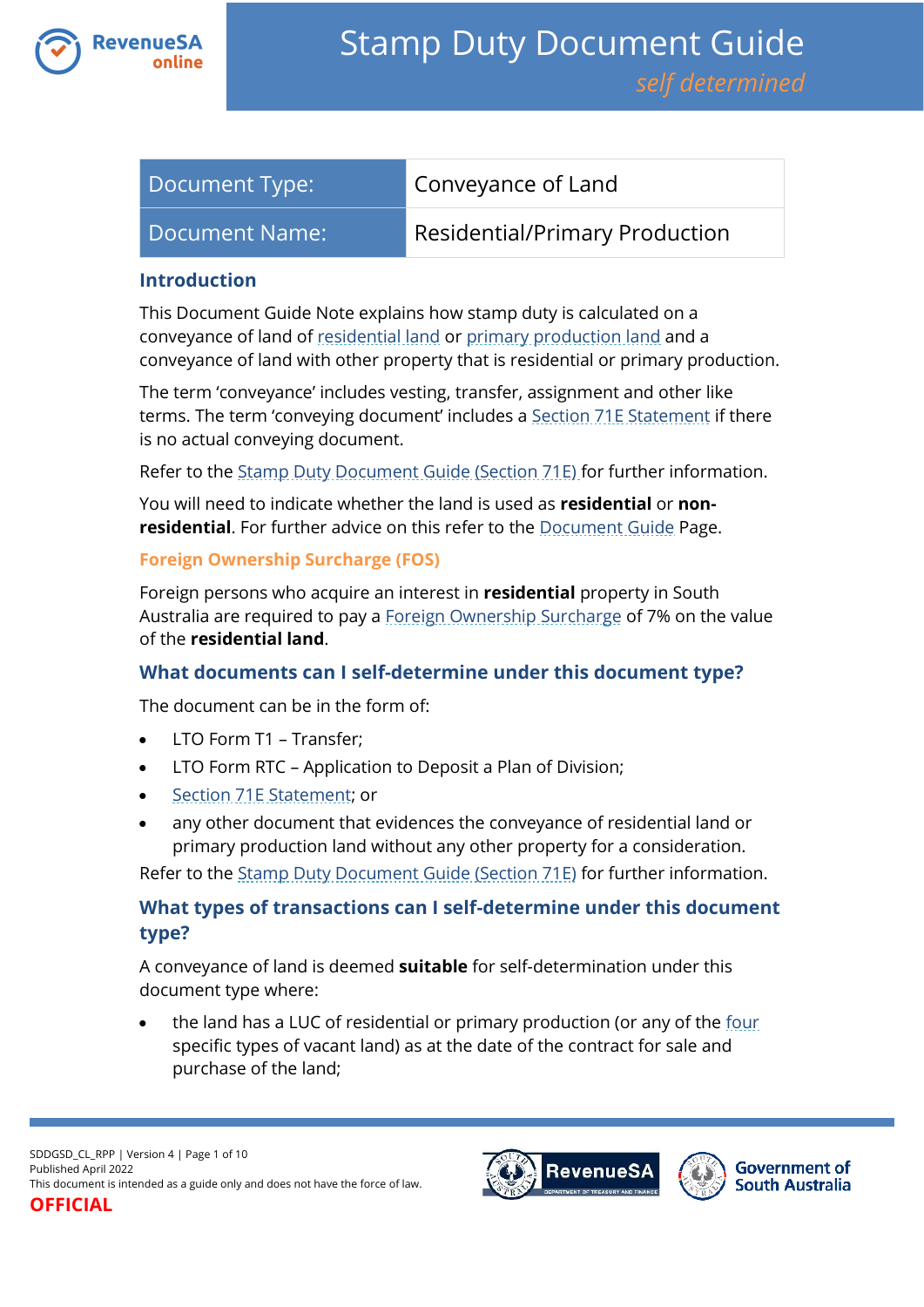

 the document is not entitled to a stamp duty concession, exemption, reduction or rebate; and

The document can be self-determined under this document type regardless of whether:

- the parties are related or unrelated;
- the conveyance is for consideration or no consideration;
- the conveyance is for consideration together with other property;
- a full or fractional interest is being conveyed; or
- a portion of land is being conveyed (e.g. RTC).

The following similar transactions cannot be self-determined under this document type:

For a conveyance of land with a LUC other than residential or primary production (or any of the [four](https://www.revenuesa.sa.gov.au/stampduty/real-property-land#NotQualifyingLand) specific types of vacant land listed above), hereinafter referred to as 'qualifying land', refer to the appropriate document type:

## [Conveyance of Land | Qualifying Land](https://www.revenuesa.sa.gov.au/stampduty/stamp-duty-document-guide/self-determined/conveyance-of-land/sddgsd_cl_ql)

For a conveyance creating or surrendering a life estate, refer to the appropriate document type:

[Conveyance of Land | Creation of Life Estate](https://www.revenuesa.sa.gov.au/stampduty/stamp-duty-document-guide/self-determined/conveyance-of-land/sddgsd_cl_cofle)

## [Conveyance of Land | Surrender of Life Estate](https://www.revenuesa.sa.gov.au/stampduty/stamp-duty-document-guide/self-determined/conveyance-of-land/sddgsd_cl_sofle)

If the conveyance is for multiple titles comprising both [residential land](https://www.revenuesa.sa.gov.au/stampduty/stamp-duty-document-guide#RR&PP) or [primary production land](https://www.revenuesa.sa.gov.au/stampduty/stamp-duty-document-guide#RR&PP) and [qualifying land,](https://www.revenuesa.sa.gov.au/stampduty/stamp-duty-document-guide#Glossary) the conveying document(s) must be **submitted to the Commissioner for assessment** with advice as to the apportionment of the consideration for residential land or primary production land and for the qualifying land.

If you believe that a particular conveyance of land may be exempt or subject to a stamp duty concession, rebate or reduction, it cannot be self-determined under this document type and must be self-determined under the appropriate document type or **submitted to the Commissioner for assessment**.

## **What evidence do I need to retain for audit purposes?**

For audit purposes, you will need to retain the following documentation either in paper form or electronic form:

- a copy of the documents;
- a copy of the contract for sale and purchase of the land (if applicable);



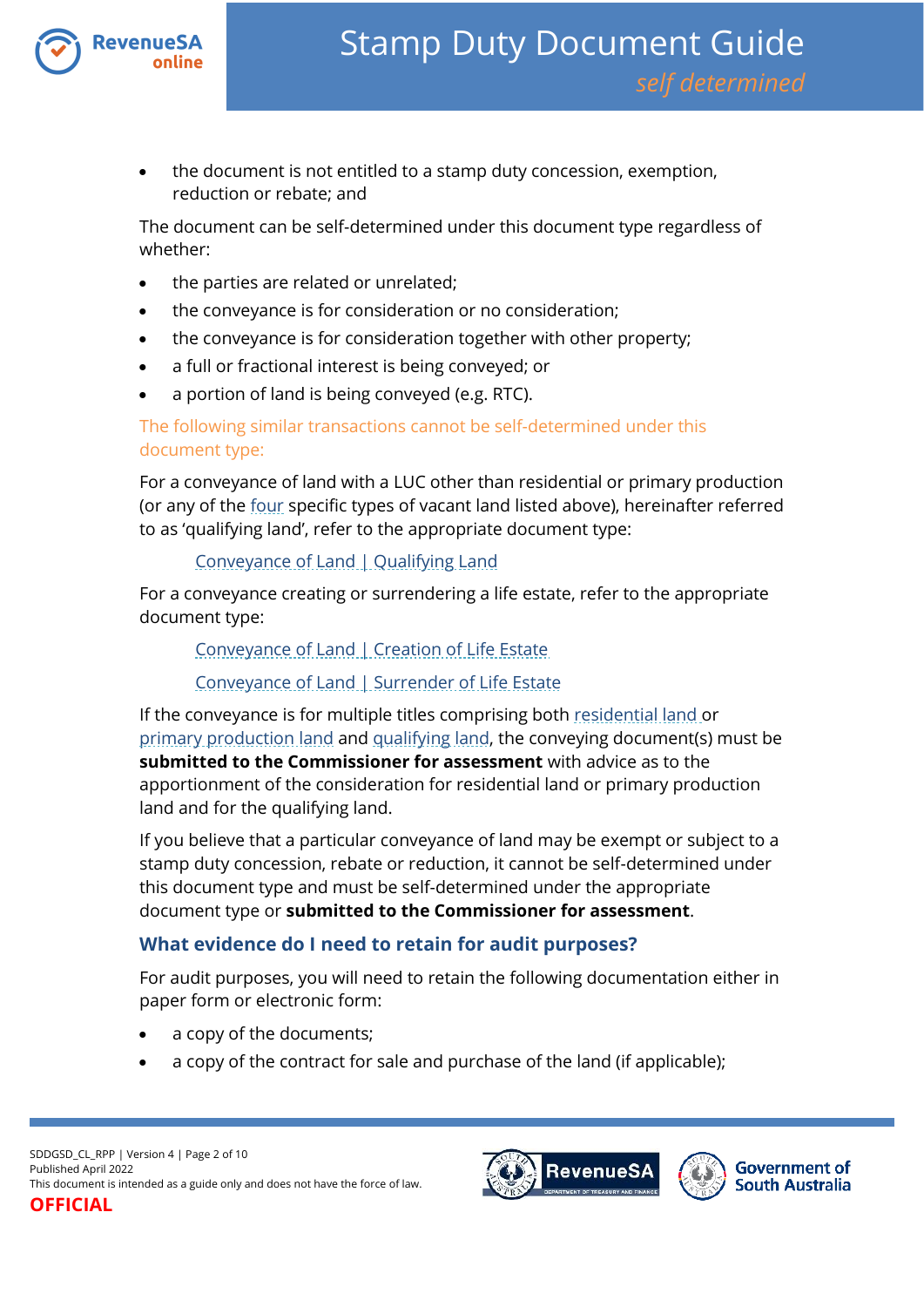

- a copy of the contract for sale and purchase of the land together with the schedule showing the description and consideration for the items of other property (if applicable);
- a copy of the direction or nomination (if applicable);
- a copy of the Assignment of Interest in the Contract (if applicable);
- evidence of the market value of the land as at the date of conveyance (if the parties are related, the transaction is not at 'arm's length' or a fractional interest is being conveyed);
- a copy of the Certificate of Incorporation (where there is a nominee contract and the contract purchaser is a promoter of the purchaser company); and
- a copy of the written statement from the builder stating the value of the improvements as at the date of conveyance (if applicable); and
- evidence that a stamp duty determination has been made (i.e. Certificate of Stamp Duty, Document ID or stamped document).

## **Land with other property**

This section explains how stamp duty is calculated on a conveyance of land of residential or primary production together with a conveyance of other property where there is consideration passing between the parties for both the land and the other property.

The contract for the sale and purchase must include a reference that other property is included. Other property can include items listed in the contract for sale and purchase of the property such as:

- Chattels;
- Livestock;
- Plant & equipment;
- Stock;
- Water licence;
- Goodwill; and
- Intellectual property

The contract for sale and purchase of the property may or may not apportion the consideration to the land and to the other property.

Where the contract for sale and purchase of the property does apportion the consideration, refer to Valuer-General valuation and a determination is made on the greater of the land contract consideration or the Valuer-General Market Value valuation. If the Valuer- General Market Value valuation is higher than the



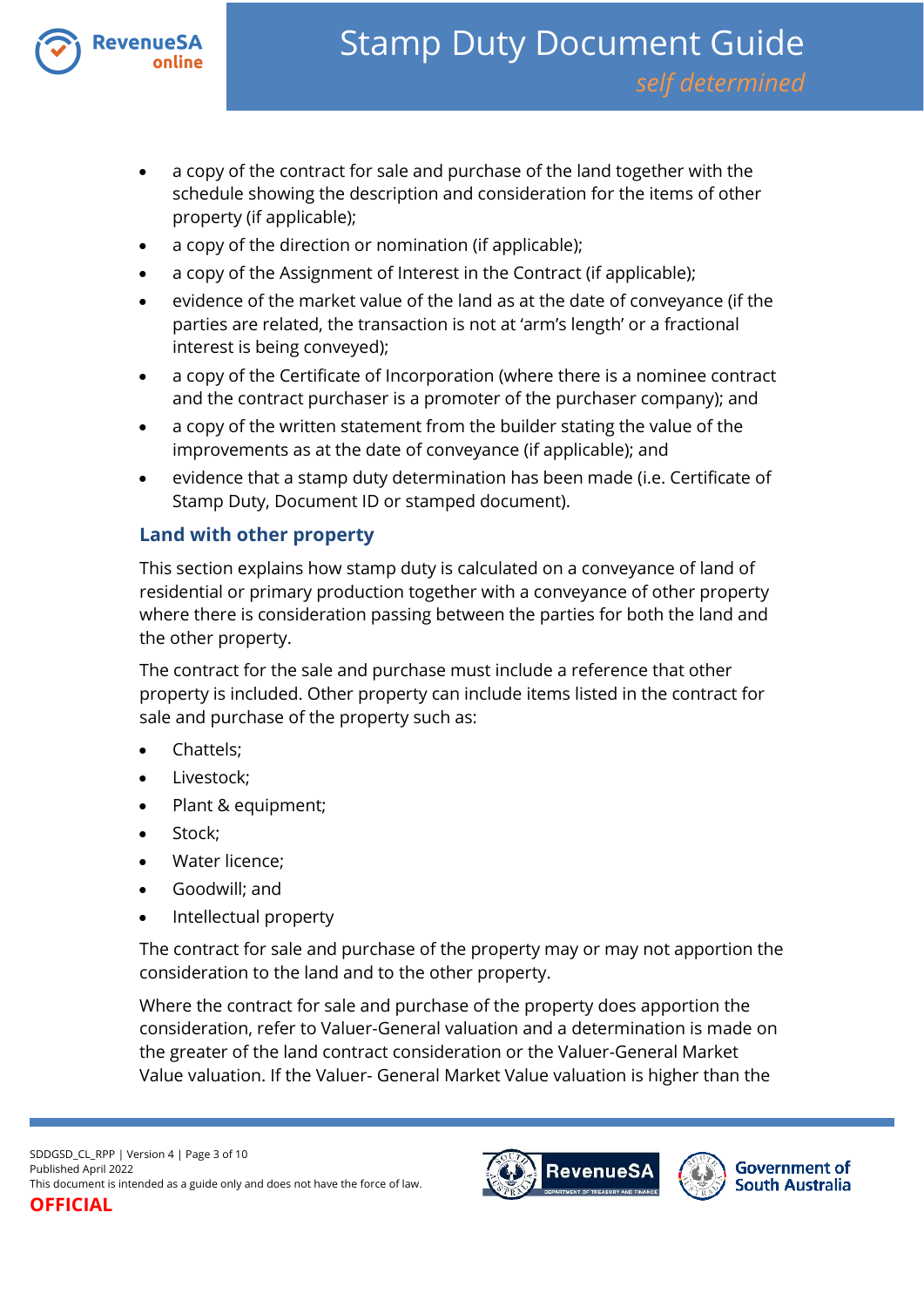

total contract consideration, the transfer must be **submitted to the Commissioner for assessment**.

Where the contract for sale and purchase of the property does not apportion the consideration, refer to the Valuer-General valuation and a determination can be made on the Valuer-General valuation. If the Valuer-General Market Value valuation is higher than the contract consideration, the transfer must be **submitted to the Commissioner for assessment**.

A transfer of a water licence includes the transfer of the whole or part of a water allocation of a water licence and is exempt from duty.

You will need to indicate whether the land is used as **residential** or **nonresidential**. For further advice on this refer to the **Document Guide Page**.

You will need to include the total consideration for the other property in the specific field in RevenueSA Online.

The term 'conveyance' includes vesting, transfer, assignment and other like terms. The term 'conveying document' includes a [Section 71E Statement](https://www.revenuesa.sa.gov.au/forms-and-publications/documents/forms/71estatement.pdf) if there is no actual conveying document.

Refer to the [Stamp Duty Document Guide \(Section 71E\)](https://www.revenuesa.sa.gov.au/stampduty/stamp-duty-document-guide/section71e) for further information.

## **Examples**

Conveyance of Land with other Property (Stock, Plant, Equipment)

Jerry contracts to sell Primary Production Land to Tom for \$450 000 which is described in the land sale contract as \$400 000 for the land and \$50 000 for the other property being \$20 000 for stock and \$30 000 for plant and equipment. The parties are unrelated and acting at arm's length. The consideration of \$400 000 is accepted as the market value of the land.

The stamp duty is calculated on \$400 000 (i.e. \$16 330 stamp duty). The conveyance of the other property is not required to be determined.

Note: The consideration panel of the Transfer or other conveying document should recite 'Four Hundred Thousand Dollars (\$400 000)' or 'Four Hundred Thousand Dollars (\$400 000) plus \$50 000 Dollars for the other property'. The Transfer or other conveying document must not recite 'Four Hundred and Fifty Thousand Dollars (\$450 000)' as duty will be applied to this consideration.

SDDGSD\_CL\_RPP | Version 4 | Page 4 of 10 Published April 2022 This document is intended as a guide only and does not have the force of law. **OFFICIAL**

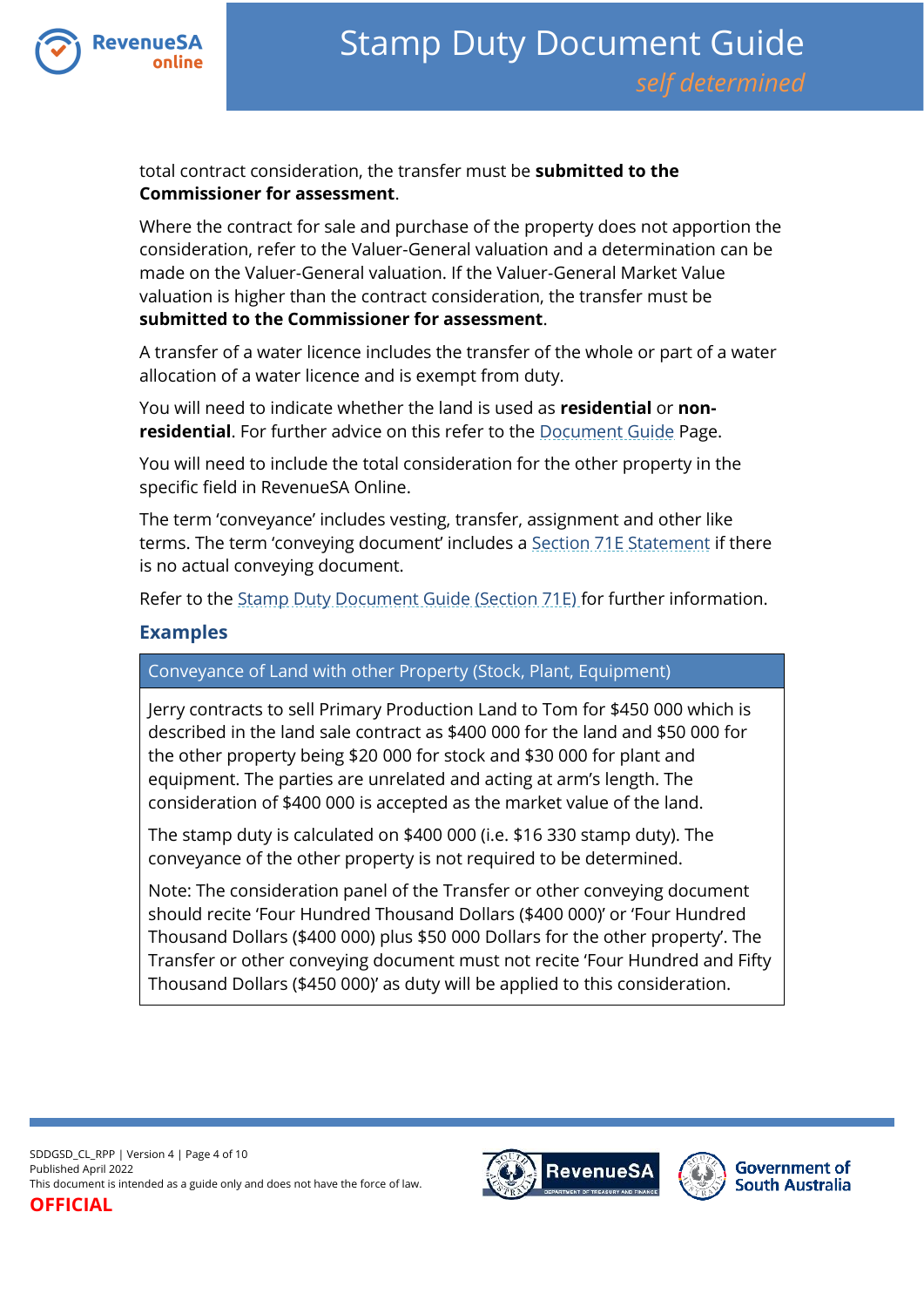

## Conveyance of Land with other Property (Chattels)

Fred contracts to sell his home to Barney and they sign a contract to evidence this. The sale price for the land is \$500 000 with a further consideration of \$20 000 for some household chattels referred to in the contract.

The consideration panel in the Transfer or other conveying document recites 'Five Hundred Thousand Dollars (\$500 000)' and duty is liable on this consideration.

The contract evidencing the sale of the household chattels is not liable to duty and is not required to be determined.

## Conveyance of Primary Production Land with Other Property (Plant, Equipment, Water licence)

Fred contracts to sell land used for primary production to Barney for \$1 650 000 which consideration includes land, plant, equipment and a water licence. The consideration is not apportioned between the land, plant, equipment and the water licence. Fred is unrelated to Barney and the contract which is dated 1 July has been negotiated at arm's length through the local land agent.

A Valuer-General Market Value search shows the value of the land is \$1 310 000 and the parties accept this value. The stamp duty is calculated on \$1 310 000 (i.e. \$65 880 stamp duty). The conveyance of the other property is not required to be determined.

Note: The consideration panel of the Transfer should recite 'Pursuant to contract dated dd/mm/yyyy'. The consideration panel in the Transfer must not recite 'One million Six Hundred and Fifty Thousand Dollars (\$1 650 000)' as duty will be applied to this consideration.

## **What Section(s) of the** *Stamp Duties Act 1923* **applies?**

- Section 15A
- Section 60
- Section 60A
- Section 67
- $\bullet$  Section 71(1)
- Section 71E

SDDGSD\_CL\_RPP | Version 4 | Page 5 of 10 Published April 2022 This document is intended as a guide only and does not have the force of law.



**Government of South Australia** 

# **OFFICIAL**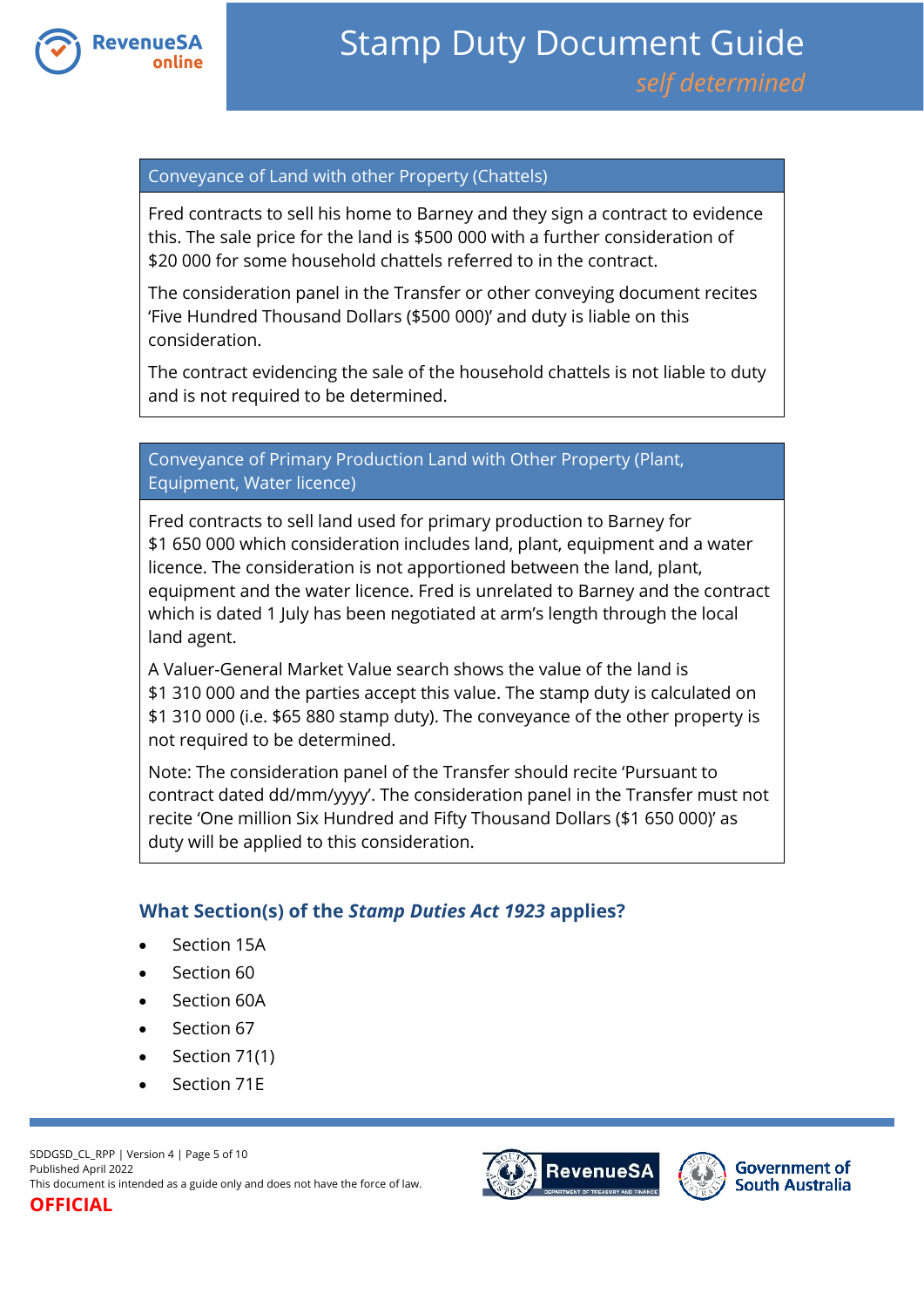

# **What stamp duty is payable on this document?**

Stamp duty is charged using the *ad valorem* conveyance rate of stamp duty on either the **consideration** or **market value** of the interest being conveyed as at the date of conveyance, WHICHEVER IS THE GREATER, assuming that the property is at that date free from encumbrances (Section 60A(1)).

If the transfer is for no consideration, stamp duty is calculated on the **market value**.

If the transaction is a *bona fide* arm's length transaction between unrelated parties, then pursuant to Section 60A(2) the consideration may be treated as the market value of the land as at the date of the conveyance.

Where a fractional interest or portion of land is conveyed, the parties are related or the transaction is not at 'arm's length', you will need to obtain evidence of the market value of the land as at the date of conveyance. For example:

- valuation from a suitably qualified valuer (if the valuation is less than the Valuer-General valuation for the land, the conveying document must be **submitted to the Commissioner for assessment** together with a copy of the valuation); or
- evidence of the current Valuer-General's value for the land (e.g. a copy of the relevant SAILIS print-out). If you do not accept this value, submit the document for the to the Commissioner for assessment with reasons and evidence to support the lower value.

The consideration expressed as being payable, or the value declared if the transfer is for no consideration for the land must represent the actual value of the land and will be subject to verification by RevenueSA's Compliance Services Branch.

If the consideration appears lower than the value, the Commissioner may cause a valuation of the land to be made and calculate stamp duty on that value (refer [Information Circular No 102](https://www.revenuesa.sa.gov.au/forms-and-publications/information-circulars-and-revenue-rulings/information-circulars/ic_102) for further information). The Commissioner may pass on the whole or part of the cost of making the valuation to the person(s) liable to pay the duty

Where land is being conveyed pursuant to a contract for sale and purchase of land and the land has been improved since the contract was signed but prior to settlement, stamp duty is calculated on the value of the land including improvements, whether complete or partially complete, as at the date of the conveyance of the property to the purchaser, which is usually the date of settlement. Refer to [Stamp Duty Document Guide \(Opinions\)](https://www.revenuesa.sa.gov.au/stampduty/stamp-duty-document-guide#Opinions) and [Revenue Ruling](https://www.revenuesa.sa.gov.au/forms-and-publications/information-circulars-and-revenue-rulings/revenue-rulings/sda008)  [SDA008](https://www.revenuesa.sa.gov.au/forms-and-publications/information-circulars-and-revenue-rulings/revenue-rulings/sda008) for an explanation for this type of transaction. Evidence of value of the



**Government of South Australia**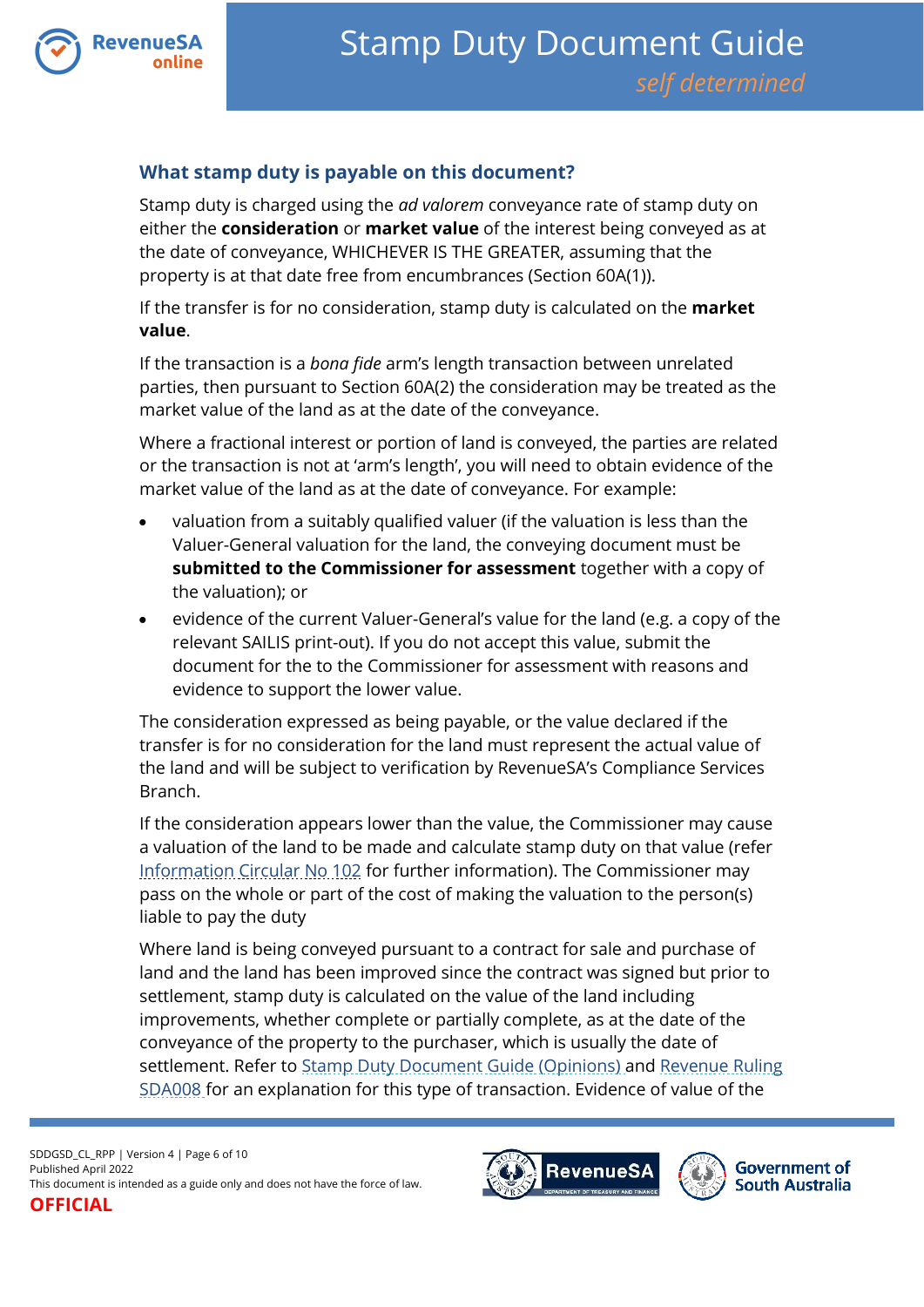

improvements, preferably a written statement from the builder stating the value of the improvements as at the date of the conveyance, must be kept for audit purposes.

## **'Off the Plan' Sales of Property**

In relation to real property developments, such as large multi-storey apartment developments, purchasers will enter into a contract to buy a unit in that development at a time when, what is to become 'their property', does not exist but comes into existence at a subsequent time when the development is undertaken and individual titles are created. This is colloquially known as an 'off the plan sales of property'. Once the development is finished, settlement of the contract which the purchaser entered into is effected and at the date of settlement a conveyance of the improved property takes place. The value of the improved property at settlement may be substantially higher than that value represented by the consideration paid when the purchaser originally entered into the contract.

In these circumstances, where the parties to the original contract were at arm's length, the Commissioner will ordinarily accept, for the purposes of Section 60A that the consideration for the original contract represents the value of the property conveyed at the date of conveyance.

Any persons/agents involved with these transactions are encouraged to discuss the appropriate assessment procedure with RevenueSA. Where the Commissioner is then satisfied as to value, in terms of Section 60A(2), then a written confirmation will be provided by the Commissioner that the consideration for the original contract will be accepted as the value of the property conveyed at the time of settlement.

This advice should be retained on file as a part of the record keeping requirements of RevenueSA Online and should be produced, during any subsequent compliance audit, to establish that the Commissioner had accepted that it was the appropriate value.

## **Section 67**

If the conveyance is a part of a series of transactions with other documents (Section 67), then stamp duty is calculated on the **total value** of the property in the series of transactions and apportioned to each conveying document.

If the conveying documents subject to Section 67 are being determined at different times, they must **submitted to the Commissioner for assessment** with the details of the other conveying documents in the series of transactions.

Refer to the [Stamp Duty Document Guide \(Section 67\)](https://www.revenuesa.sa.gov.au/stampduty/stamp-duty-document-guide/section67) for further information.

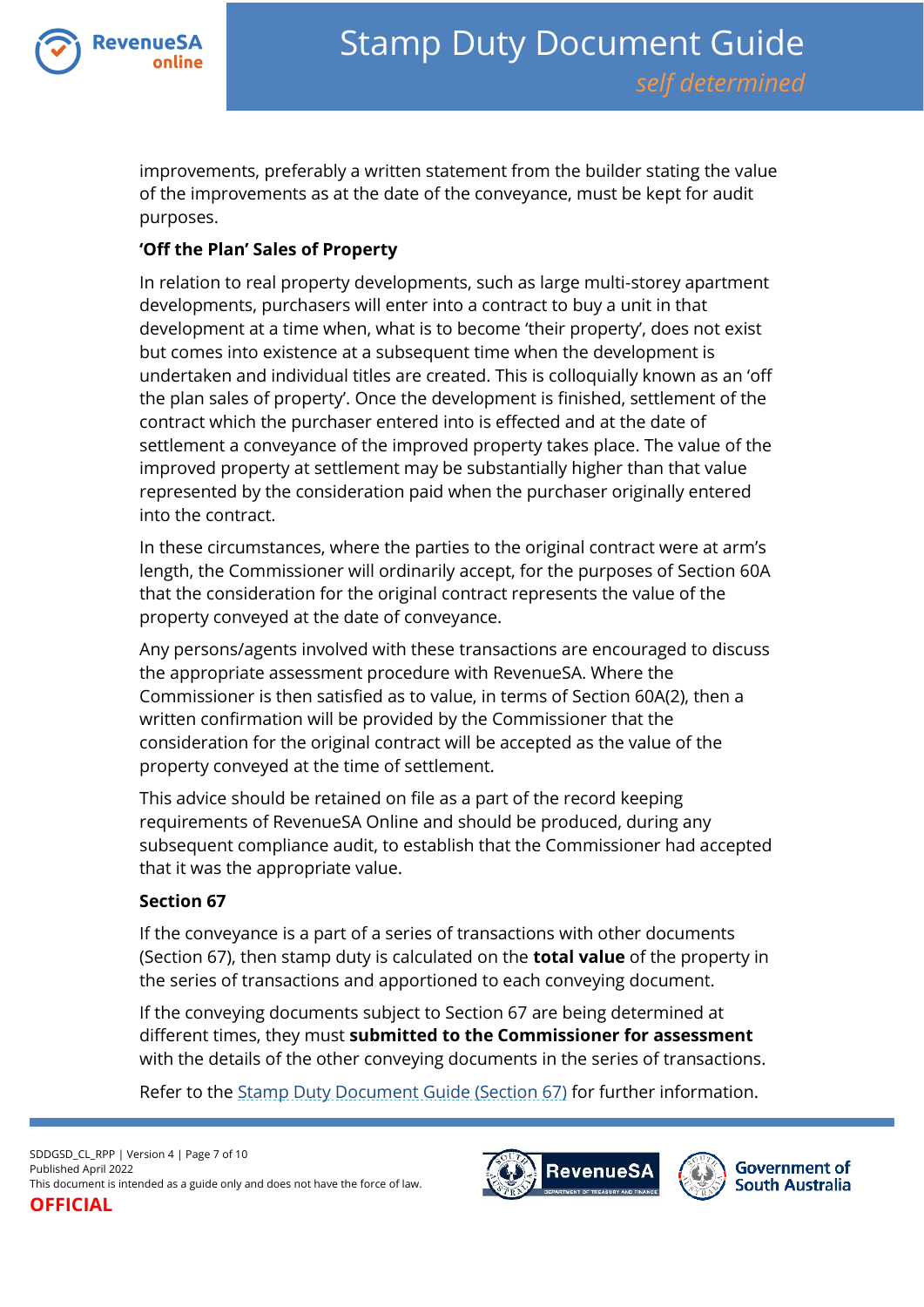

## **GST**

If a transaction includes an amount payable for GST, duty is payable on the GST inclusive amount pursuant to Section 15A. The GST must be included in the consideration expressed in the conveying document pursuant to Section 11 of the *Taxation Administration Act 1996*. For example, where the consideration for a sale of land is \$100 000 plus GST of \$10 000, the consideration panel in the conveying document can recite either:

- \$100 000 plus GST of \$10 000; or
- \$110 000.

## **Conveyance of Land pursuant to a Nominee Contract**

Where a sale contract is executed 'and/or nominee', a Letter of Agency is not required.

Any direction to the vendor as to the true transferee at settlement should be recorded in writing and kept on the relevant RevenueSA Online file for audit purpose. Where this direction is provided by the purchaser under the sale contract, this is often referred to as a 'Nomination' or 'Letter of Nomination'.

Refer to [Revenue Ruling SDA009](https://www.revenuesa.sa.gov.au/forms-and-publications/information-circulars-and-revenue-rulings/revenue-rulings/sda009) for further information.

## **Promoter Company**

'Promoters' means the initial subscribers or office bearers of the newly formed company.

A contract may be entered into between a vendor and a promoter of a company and the subsequent conveyance is between the vendor and the newly incorporated company.

An assignment of interest is **not** required if the purchasers named in the contract are the promoters of the company, which at the time that the contract is entered into is in the process of incorporation, and that company subsequently takes title.

## **Purchase Price Amendment**

A contract may include as a special condition the right for the parties to amend the purchase price in certain circumstances, for example, early settlement or land subject to survey. The stamp duty is calculated on the amended consideration. If the purchaser agrees to pay the agents sale commission, this is added to the consideration for stamp duty purpose.

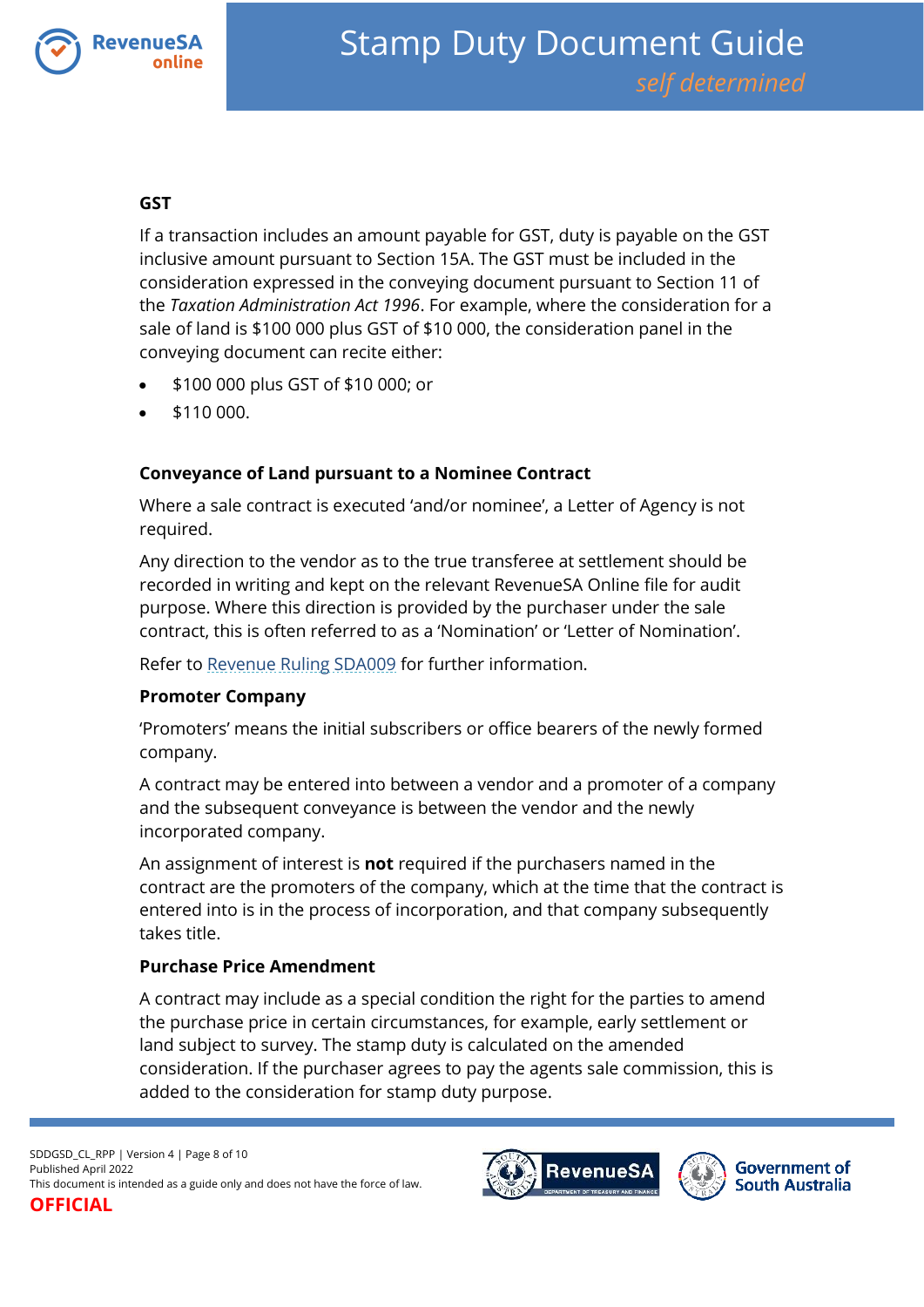

## **Conveyance of Land pursuant to an Assignment of Interest in a Contract**

More than one assignment can arise out of a contract, or the same interest can be assigned more than once. For example, Ann contracts to sell 10 separately titled allotments to Bob. Bob then assigns each allotment to 10 separate unrelated purchasers.

Stamp duty is payable on **each** assignment and on **each** Transfer (or conveying document). The stamp duty payable on each assignment will be calculated on the greater of the consideration paid for the assignment or the full value of the interest assigned.

The total of the considerations on the 10 conveying documents should be equal to the contract consideration. Section 67 would **not** be applied to these documents if the Commissioner can be satisfied that each allotment will be used separately and independently of the others, refer to Section 67(2)(a) and the [Stamp Duty Document Guide \(Section 67\)](https://www.revenuesa.sa.gov.au/stampduty/stamp-duty-document-guide/section67) for further information.

## **Examples**

## Conveyance of Land – Full Interest – Arm's Length

Jim sells land to Ann for \$150 000. Jim is unrelated to Ann and the contract has been negotiated at arm's length through a land agent. This is a *bona fide* arm's length transaction, therefore, pursuant to Section 60A(2), the consideration is accepted as the market value of the land. The stamp duty is calculated on \$150 000 (i.e. \$4830 stamp duty).

## Conveyance of Land – Fractional Interest – Related Parties

Bob and Helen (vendors) sell a half interest in land to Kate and Tim (purchasers) for \$35 000. The vendors are related to the purchasers. A suitably qualified valuer has provided a written statement stating that the market value of the interest being conveyed is \$50 000. As the market value is **greater** than the consideration, stamp duty is calculated on the market value of \$50 000 (i.e. \$1080 stamp duty).

Conveyance of Land – Full Interest – Arm's Length - Partially completed improvements

Fred contracts to sell vacant land to Wilma for \$140 000. After signing this contract, Wilma enters into a building contract and her builder commences